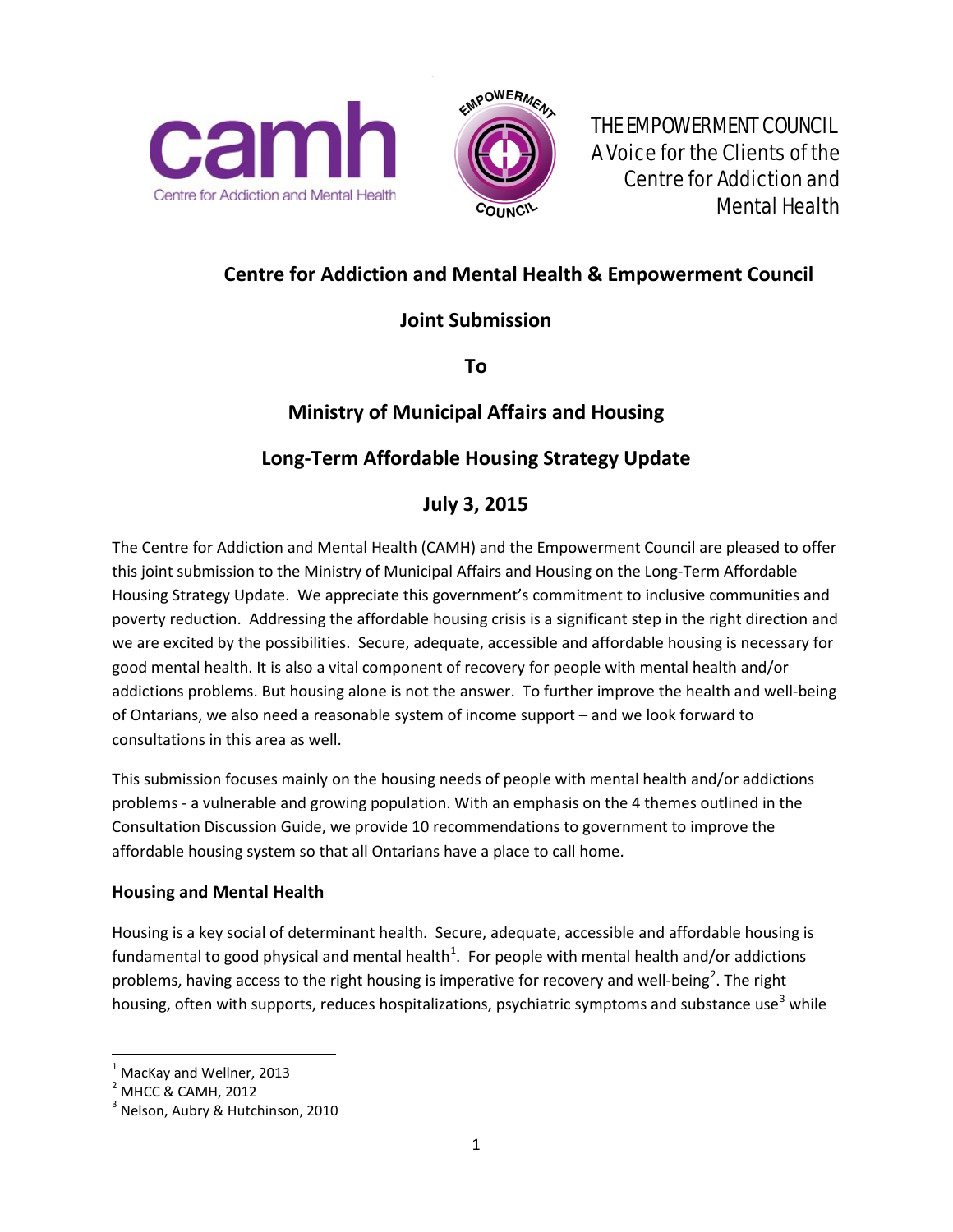increasing freedom, privacy, dignity, and safety<sup>[4](#page-1-0)</sup>. Ensuring that people have secure, adequate, accessible and affordable housing also benefits communities<sup>[5](#page-1-1)</sup> and is cost-effective<sup>[6](#page-1-2)</sup>.

Despite the numerous benefits of good housing, many people with mental health and/or addictions problems are homeless, living in substandard housing, or are stuck in hospital. Long waiting lists for affordable and supportive housing; maintenance problems; inadequate supports; lack of flexibility within the housing system; and misalignment across Ministries and sectors contributes to the problem.

To address these issues, CAMH and the Empowerment Council offer the following recommendations to assist people with mental health and/or addictions problems to obtain and sustain secure, adequate, accessible and affordable housing.

### **Theme 1: A Sustainable Supply of Affordable Housing**

To ensure a sustainable supply of affordable housing we must increase the amount of housing available and improve the condition of existing affordable housing.

#### **Increase the amount of affordable housing**

Most people with mental health and/or addictions problems are able to live independently in their own homes, though due to difficulties securing employment, inadequately paid employment, and/or low social assistance rates many require affordable housing options. (We consider housing affordable if it costs less than 30% of the total pre-tax household income<sup>[7](#page-1-3)</sup>. Affordable housing that is geared to income, and not based on a percentage of market value, is more realistic for people living in poverty). Unfortunately, there is a serious shortage of this type of housing.

There are 168,711 households waiting for rent-geared-to-income (RGI) housing in Ontario. In Toronto alone, there are 7[8](#page-1-4),392 households waiting an average of 7 years for RGI housing<sup>8</sup>. The Canada-Ontario Investment in Affordable Housing (IAH) program aims to improve access to good affordable housing in Ontario by creating 14,499 units of rental housing, but a lack of ongoing operating subsidies for these units means that rent is not geared to income and unaffordable to those on very low incomes<sup>[9](#page-1-5)</sup>. In Toronto, access to affordable housing is further impacted by high rents, low rental vacancy rates and little development of new affordable housing units $^{10}$  $^{10}$  $^{10}$ .

It is clear that we are in urgent need of more new affordable housing units in Ontario. We need government at all levels to step up and invest in housing. Given that the average daily per diem for

<span id="page-1-1"></span><span id="page-1-0"></span> $^4$  MHCC, 2012a; MHCC 2012c<br> $^5$  Wellesley Institute, 2008; MHCC 2012b

<span id="page-1-2"></span> $^6$  MHCC & CAMH, 2012; MHCC 2014<br><sup>7</sup> CMHC, 2007

<span id="page-1-3"></span>

<span id="page-1-4"></span> $<sup>8</sup>$  ONPHA, 2015</sup>

<span id="page-1-5"></span> $<sup>9</sup>$  ONPHA, 2013b</sup>

<span id="page-1-6"></span> $10$  TSSHA, 2013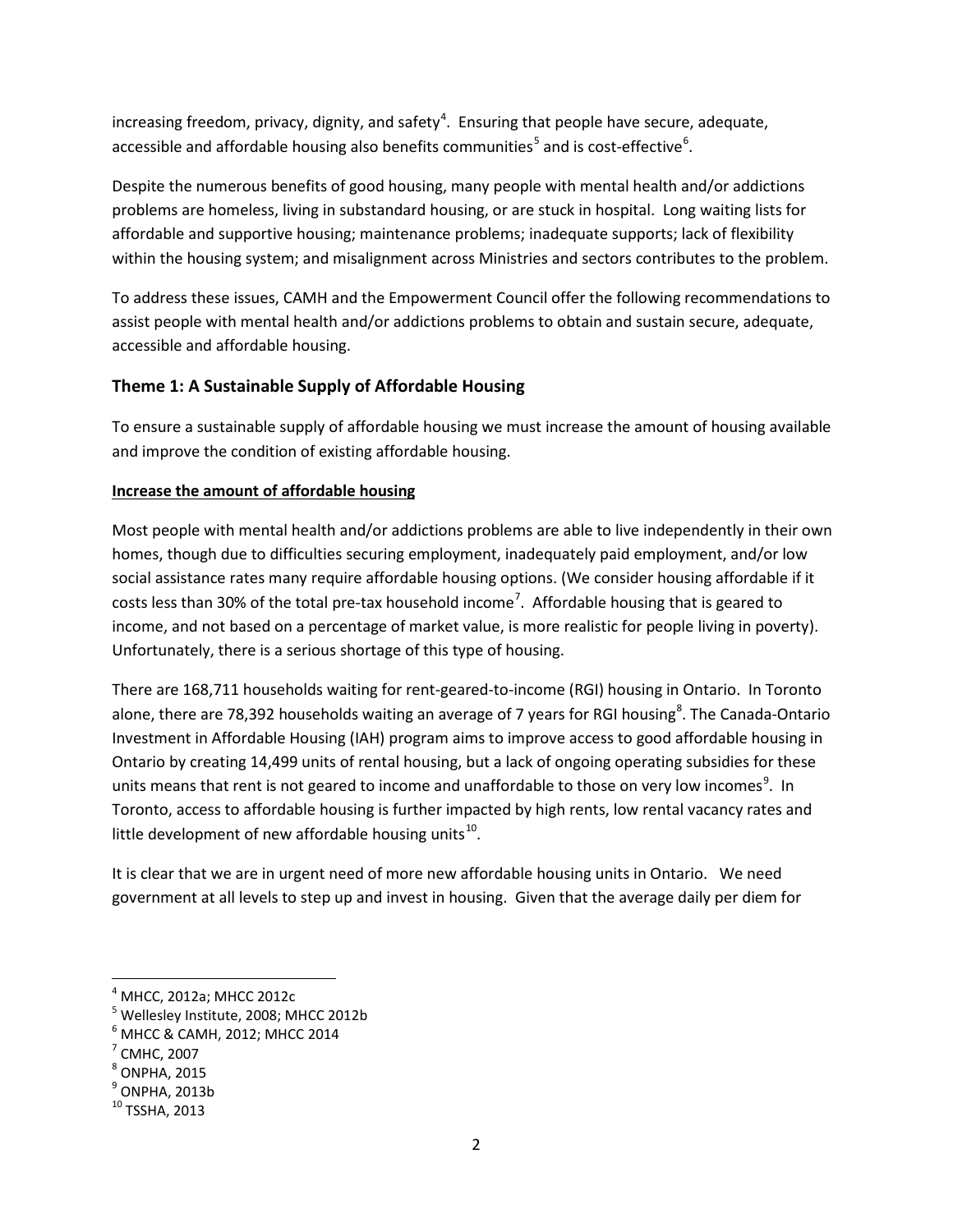affordable housing (\$38.50) is less than that of an emergency shelter (\$44.50), hospital (\$917.50) or jail  $(5300)^{11}$  $(5300)^{11}$  $(5300)^{11}$ , it just makes good economic sense.

We also need to explore the interest and capacity of the private sector to contribute to new affordable housing stock. Measures such as inclusionary zoning, which require private developers to ensure that a portion of their projects include affordable housing, have been successful in the United States, Vancouver and Montreal and should be explored. Mandatory inclusionary zoning (as opposed to voluntary) appears to be the most successful at producing more affordable units, particularly for those with the lowest incomes<sup>12</sup>. Therefore, in addition to directly funding the development of affordable housing, CAMH and the Empowerment Council recommend that:

## *1. MMAH make legislative changes to allow municipalities to implement mandatory inclusionary zoning in their communities. MMAH should also collaborate with municipalities to offer tax incentives to developers building affordable housing.*

In addition to the creation of new housing stock, we can also begin to house people quickly in affordable accommodation of their choice by providing them with the resources to access existing rental accommodations in their communities. To do so, CAMH and the Empowerment Council recommend that:

# *2. MMAH invest in new rent supplements and housing allowances that are stable and geared to income. Priority access to these supplements/allowances should be given to vulnerable groups including people with mental health and/or addictions problems.*

### **Improve the condition of existing affordable housing**

Current affordable housing stock is in poor condition due to limited funding for maintenance and repairs<sup>13</sup>. Residents live with bedbug infestations, mold, fire hazards, heating problems and general disrepair<sup>14</sup>. Affordable housing conditions are compounded in Aboriginal communities and reserves where residents also live with inadequate water and sewage systems and overcrowding<sup>[15](#page-2-4)</sup>. The situation is also critical in Toronto where most Toronto Community Housing (TCH) buildings are at least 40 years old and in need of major repair. Without investment in these repairs, 90% of TCH buildings will fail to meet basic living standards by  $2023^{16}$  $2023^{16}$  $2023^{16}$ .

Substandard housing has a significant impact on the health of residents. Poor housing conditions have been associated with infectious diseases, chronic illnesses, respiratory infections, asthma, injuries, poor nutrition and mental health problems $^{17}$  $^{17}$  $^{17}$ .

<span id="page-2-2"></span>

<span id="page-2-3"></span>

<span id="page-2-4"></span>

<span id="page-2-6"></span><span id="page-2-5"></span>

<span id="page-2-1"></span><span id="page-2-0"></span><sup>&</sup>lt;sup>11</sup> MHCC& CAMH 2012<br><sup>12</sup> Brunick et al, 2003<br><sup>13</sup> Ibid<br><sup>14</sup> OHRC, 2012<br><sup>15</sup> MHCC&CAMH, 2012<br><sup>16</sup> CCEA, 2015<br><sup>17</sup> MacKay & Wellner, 2013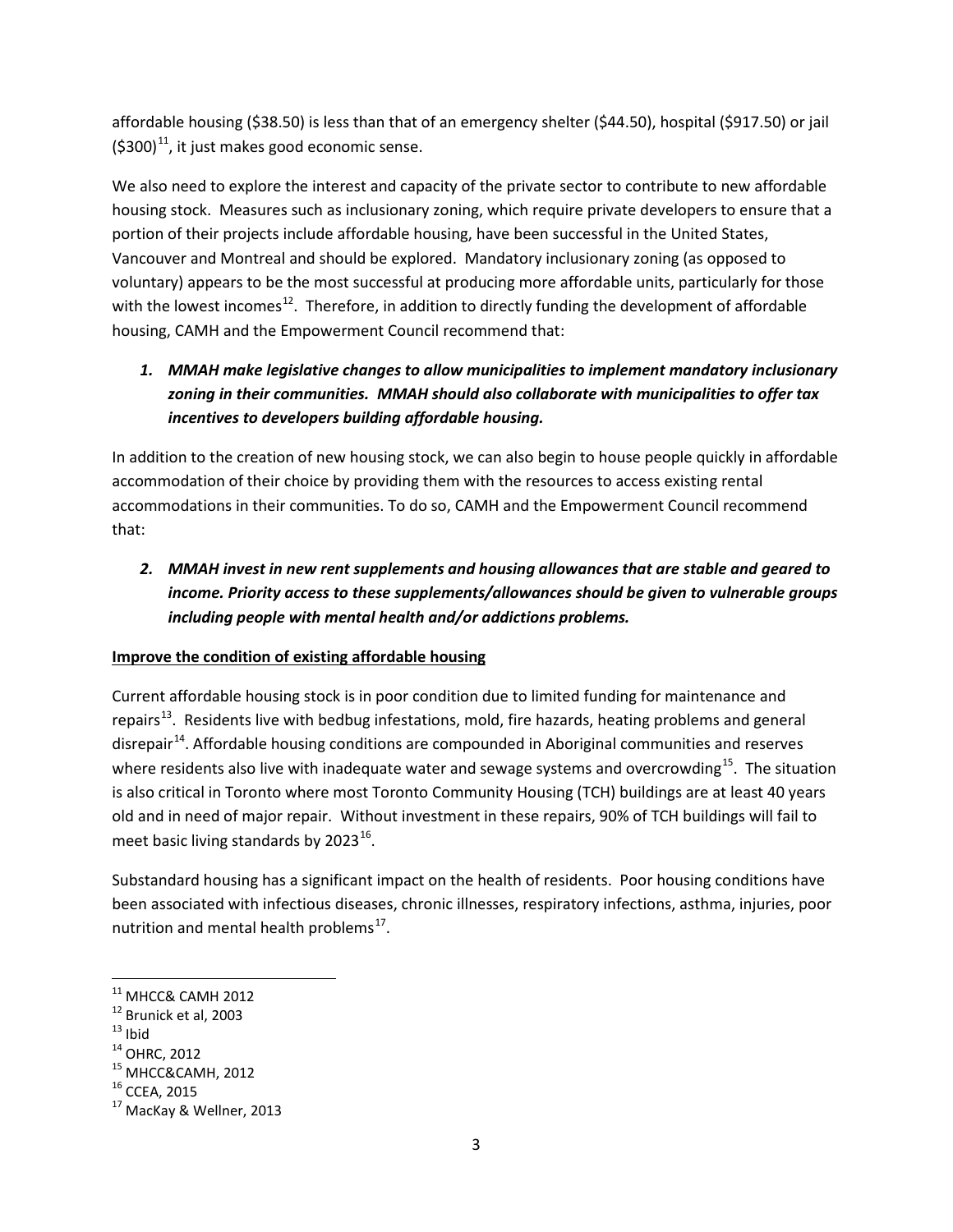To determine how to best fix its crumbling affordable housing stock, TCH collaborated with the Canadian Centre for Economic Analysis to review risk/reward scenarios and ultimately develop a 10-Year Capital Financing Plan. The plan requires an investment of \$864 million over 10 years from each of the municipal, provincial and federal governments<sup>[18](#page-3-0)</sup>. Again, we need government support to ensure that we have a sustainable supply of affordable housing in Ontario. CAMH and the Empowerment Council, therefore, recommend that:

## **3.** *MMAH commit to preserving social housing infrastructure across Ontario by providing funding for needed repairs. In Toronto, this would mean contributing the provincial portion of the 10- Year Capital Financing Plan.*

### **Theme 2: A Fair System of Housing Assistance**

To create a fair system of housing assistance we must offer a range supports to vulnerable affordable housing tenants. Affordable housing is typically designed to house people who can live independently without formal support services. These programs do not have the resources or staff expertise to provide support to those who have difficulty maintaining their tenancies – though many frequently go above and beyond to provide assistance. In Ontario, social housing providers are growing increasingly concerned about the number of their tenants with mental health and/or addictions problems and unmet support needs<sup>19</sup>. Fifteen percent (15%) of TCH households have at least one member with a serious mental illness<sup>[20](#page-3-2)</sup>. Without access to needed supports, tenants with mental health and/or addictions problems may be putting their health and tenancies in jeopardy<sup>21</sup>.

To begin to address the issue of unmet support needs, TCH in collaboration with Toronto Central LHIN, implemented a pilot project that brought primary care and social service providers on-site at higher risk buildings. Initial reports suggest that vulnerable residents in these buildings are improving and communities are stabilizing. CAMH and Empowerment Council believe that similar projects would be beneficial across the province. We recommend that:

# *4. MMAH, MOHLTC, MCSS, MCYS, LHINs and municipalities facilitate partnerships between social housing providers, health services, and local community agencies to offer on-site supports in buildings with a high number of vulnerable tenants.*

Some residents of affordable housing, however, will need more individualized and intensive supports. These supports should be provided in part by peer support workers whose lived experience and shared understanding of mental health and/or addictions problems can greatly assist those who are currently struggling. Therefore, CAMH and the Empowerment Council also recommend that:

## *5. MMAH, MOHLTC, LHINs and municipalities facilitate and invest in partnerships between social housing providers and mental health agencies to offer comprehensive case management*

<span id="page-3-3"></span><span id="page-3-2"></span>

<span id="page-3-1"></span><span id="page-3-0"></span> $^{18}$  CCEA, 2015<br> $^{19}$  ONPHA, 2013c<br> $^{20}$  TCH, 2013<br> $^{21}$  ONPHA, 2013c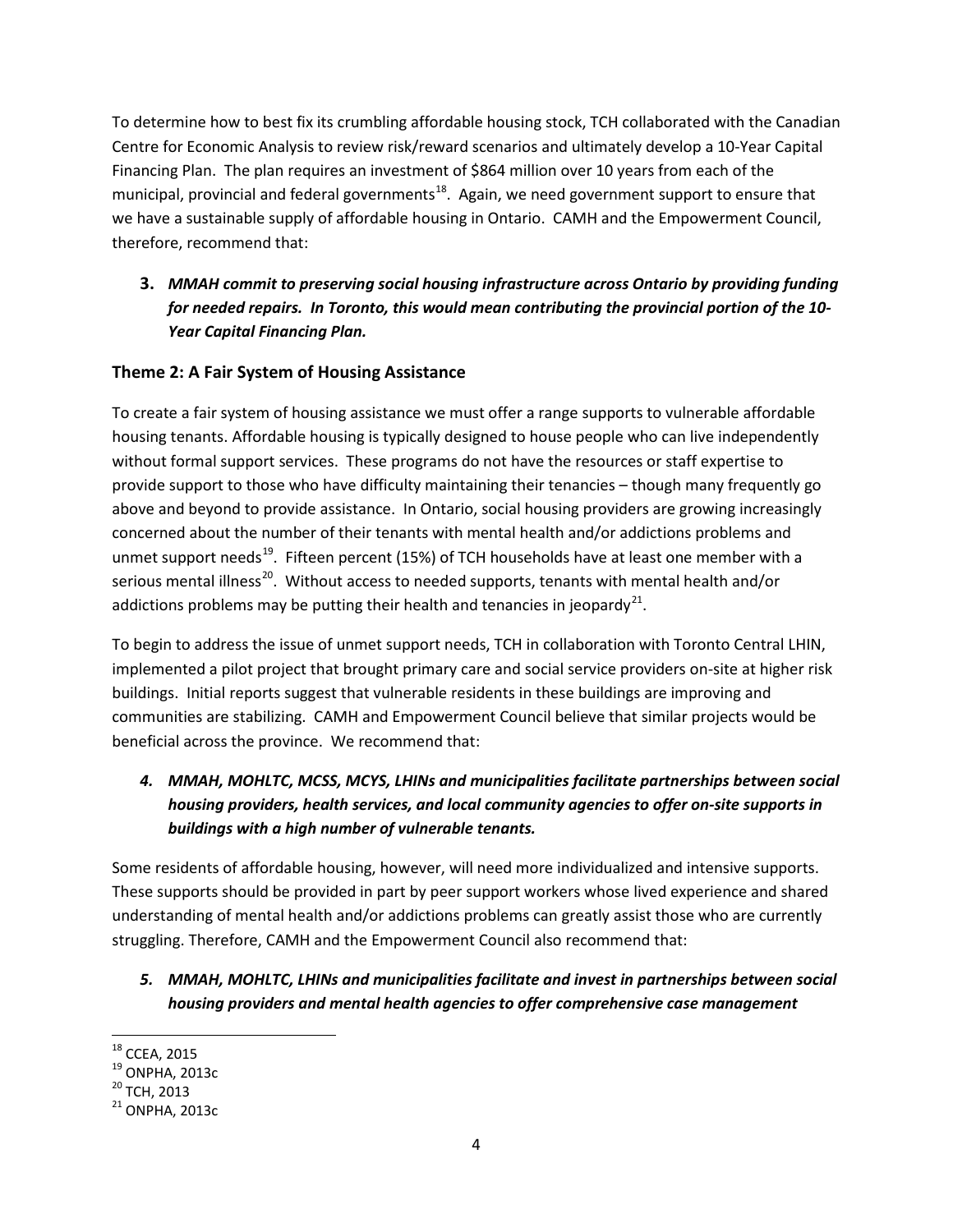### *(including peer support) to affordable housing tenants with mental health and/or addictions problems in need of intensive supports.*

#### **Theme 3: Co-ordinated, Accessible Support Services**

To ensure that vulnerable populations have affordable housing with co-ordinated, accessible support services that meet their diverse needs, we need to increase the amount and range of supportive housing for people with mental health and/or addictions problems, as well as enhance system flow.

#### **Increase the amount and range of supportive housing**

Some people with mental health and/or addictions problems require specialized supports provided by mental health supportive housing providers to find and remain in housing. Recovery-focused supportive housing programs have proven successful for many people, including those with serious mental illness who have long histories of hospitalizations and challenging behaviours<sup>22</sup>. Unfortunately, supportive housing for people with mental health and/or addictions problems is in short supply.

In Ontario, people can wait up to 6 years for one of the approximately 10,000 units of supportive housing<sup>23</sup>. In Toronto, there are over 8000 people on the wait list for 4400 units of mental health supportive housing. Average wait time is 5 years<sup>24</sup>. The situation is even more critical for people with serious mental health and/or addictions problems who need intense levels of support as only 11% of Toronto's mental health supportive housing offers high support<sup>25</sup>. People with a dual diagnosis of mental illness and developmental disability also experience significant wait times. There are currently 12,000 Ontarians awaiting very limited and highly specialized housing<sup>26</sup>.

To address the severe supportive housing shortage in the province, Addictions and Mental Health Ontario (AMHO) developed a comprehensive 7 year plan to develop more than 26,000 new units of supportive housing. Their plan requires Ontario to invest \$684.5 million in capital, rent supplements and support funding<sup>[27](#page-4-5)</sup>. Recently, the Canadian Mental Health Association (CMHA) – Toronto Branch, modified the AMHO proposal to include only the costs of rent supplements and support funding, thus allowing new supportive housing to be developed quickly without major capital delays. The CMHA proposal would require Ontario to invest \$349 million over 7 years to create 26, 000 new supportive housing options<sup>28</sup>. While investment in rent supplements and support funding would significantly increase access to supportive housing, CAMH and the Empowerment Council believe that new units must be built to meet the demand. Therefore, we recommend that:

## *6. MOHLTC and LHINs invest \$684.5 million over 7 years to create 26, 000 new units of mental health supportive housing in Ontario.*

<span id="page-4-2"></span>

<span id="page-4-4"></span><span id="page-4-3"></span>

<span id="page-4-1"></span><span id="page-4-0"></span><sup>&</sup>lt;sup>22</sup> CAMH, 2014<br>
<sup>23</sup> CMHA Ontario, 2008<br>
<sup>24</sup> AMHO, 2014<br>
<sup>25</sup> CASH, 2013<br>
<sup>26</sup> Housing Study Group, 2013<br>
<sup>27</sup> AMHO, 2014<br>
<sup>28</sup> CMHA Toronto, 2015

<span id="page-4-5"></span>

<span id="page-4-6"></span>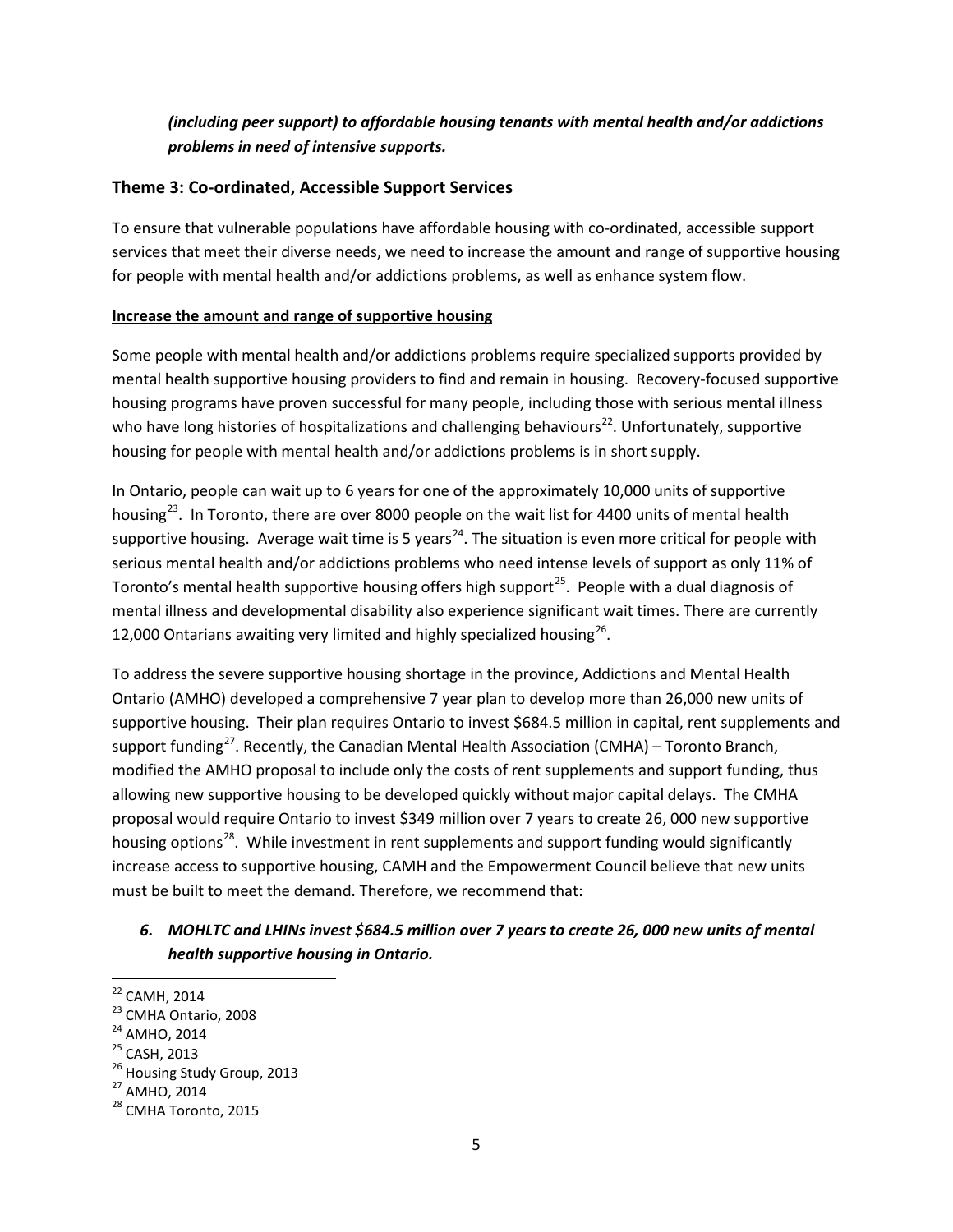As new units of supportive housing are created, it is crucial to ensure that a range of options are available to meet peoples' unique and evolving needs. We know that very high support housing has been successful for people with complex behaviours, while Housing First Models (rent supplements with individualized supports) have been positive for people who are homeless and have histories of trauma and poor health<sup>29</sup>. Therefore, CAMH and the Empowerment Council recommend that:

- *7. MOHLTC and LHINs ensure that communities create a range of supportive housing options from very high support to low support, including long-term rent supplements/housing allowances with flexible supports. Inclusion requirements for all supportive housing options should be transparent and appealable.*
- *8. MCSS and MOHLTC continue to collaborate and invest in innovative high support housing projects for people with a dual diagnosis of mental illness and a developmental disability.*

#### **Enhance system flow**

A further issue within the supportive housing sector is a lack of flexibility and flow. It is very difficult for people to move into, within and out of the supportive housing system when their housing and support needs change. Not only are there individuals who need more support than what they are receiving, but some people in high or medium support housing are ready and would like to move on to low support or affordable housing if it were available<sup>30</sup>. Support services that are tied to a specific housing program or unit can also hinder client choice and system flow.

A recent system-wide collaboration between CAMH, the Toronto Mental Health and Addictions Supportive Housing Sector and Toronto Central LHIN has increased flow into and within the mental health supportive housing system, while supporting client choice and tenant rights. The creation of new medium support housing gives residents of higher support housing the opportunity to move into more independent living. The vacated high support housing is then made available to CAMH Alternative Level of Care patients who need intense services as they transition back into the community. We need to look at expanding this successful initiative and adapting it to other jurisdictions.

We also need to look at de-linking housing from support services as this provides people with more choice and control about where and how they live. Individuals can maintain greater stability over time if they are able to access different levels of support as their support needs change (and not risk losing their housing if their needs do not align with specific program supports)<sup>31</sup>. Therefore, CAMH and the Empowerment Council recommend that:

## *9. MMAH, MOHLTC and LHINs collaborate with hospitals, supportive housing providers, social housing providers and other affordable housing providers to improve flow through the*

<span id="page-5-2"></span><span id="page-5-1"></span>

<span id="page-5-0"></span><sup>&</sup>lt;sup>29</sup> MHCC 2012b<br><sup>30</sup> CAMH, 2014<br><sup>31</sup> Parkinson et al, 1999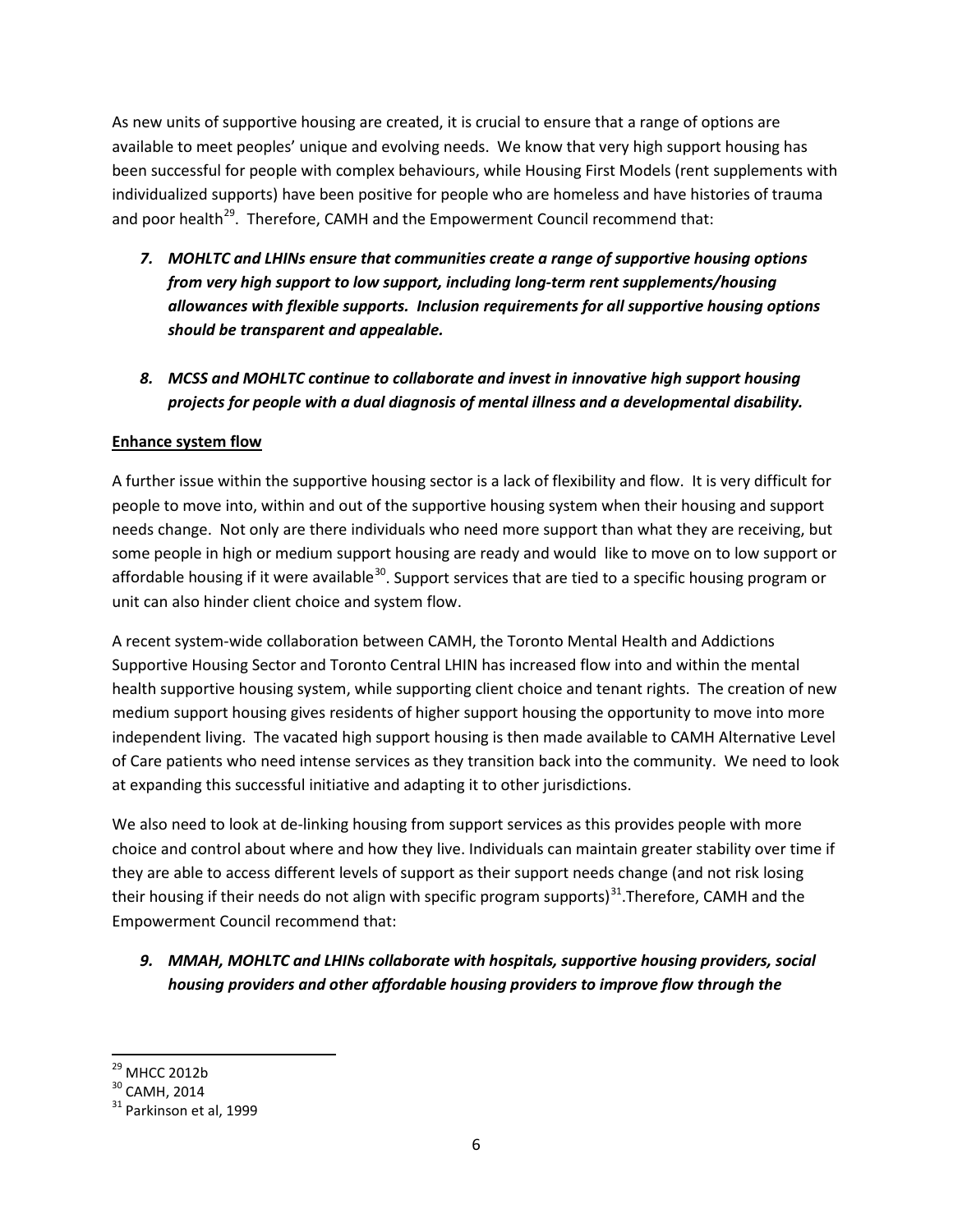*housing system. This should include increased funding and flexibility to enhance portable (delinked) support options to people as they move into, through and out of supportive housing.* 

#### **Theme 4: A System Based on Evidence and Best Practices**

One of the biggest impediments to ensuring people with mental health and/or addictions problems and other Ontarians have secure, adequate, accessible and affordable housing is the lack of a true housing 'system'. Different government ministries operate in silos leading to disjointed policies and programs (and a lack of recognition that investments in housing can offset costs in other areas). There is also a disconnect between policy-makers, funders, researchers, housing providers and service providers which makes it difficult to develop effective and appropriate housing and support options<sup>[32](#page-6-0)</sup> as well as establish measurement and accountability mechanisms $^{33}$  $^{33}$  $^{33}$ . The lack of coordination between housing and other social programs, including social assistance, can be stressful and inconvenient for people with mental health and/or addictions problems and can lead to a loss of housing and employment opportunities.

Better integration and collaboration are needed across Governments, Ministries and sectors to create a housing system that is based on evidence and best practices. People with mental health and/or addictions problems, and other marginally housed service users, must also be engaged and consulted to ensure that the housing system meets their needs. CAMH and the Empowerment Council, therefore, recommend that:

*10. The Government of Ontario establish an inter-governmental and inter-ministerial Standing Committee on Housing. This Standing Committee should have a long-term mandate, include short term deliverables and be responsible for the coordination of housing policy, planning and evaluation/research. Advisory Groups of experts including policy makers, researchers and evaluators, business leaders, housing providers and a significant representation of service users should provide ongoing guidance and feedback to the Standing Committee.* 

Secure, adequate, accessible and affordable housing is imperative for individual and collective wellbeing. Supportive housing is a pinnacle of recovery. Ensuring that all Ontarians have access to stable housing (and an adequate income) will demonstrate that the Government of Ontario is committed to their vision of more inclusive communities - as laid out in the Poverty Reduction Strategy and Comprehensive Mental Health and Addictions Strategy. CAMH and the Empowerment Council believe that our recommendations will assist in achieving this goal.

#### **For more information on this submission, please contact:**

| Roslyn Shields         |
|------------------------|
| Senior Policy Analyst  |
| <b>CAMH</b>            |
| roclus chiolde@camb.co |

Jennifer Chambers Coordinator **Empowerment Council** [roslyn.shields@camh.ca](mailto:roslyn.shields@camh.ca) [jennifer.chambers@camh.ca](mailto:jennifer.chambers@camh.ca)

<span id="page-6-1"></span><span id="page-6-0"></span> $32$  MHCC & CAMH, 2012.<br> $33$  OHPHA, 2013c & Trillo & Armstrong, 2013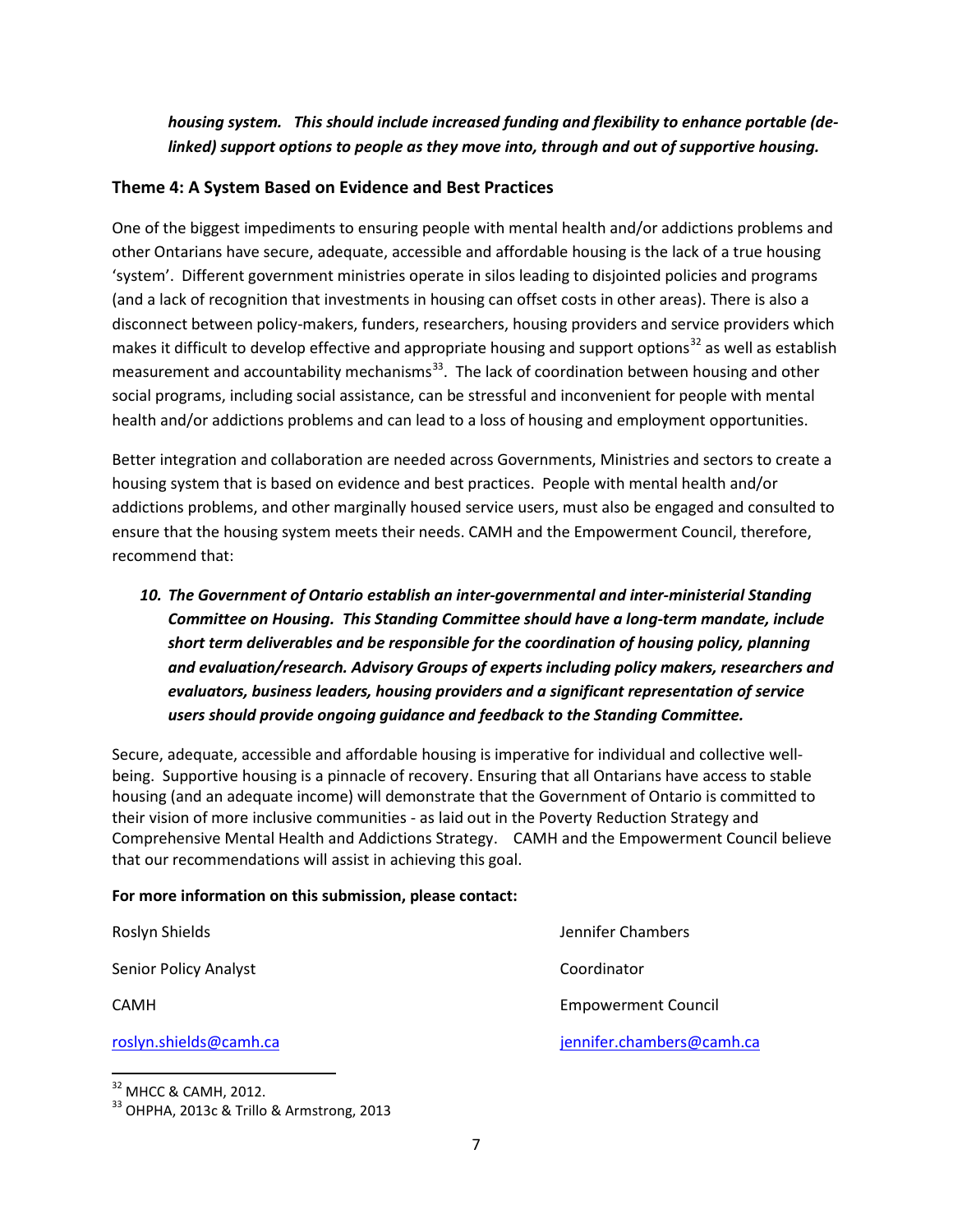#### **References**

Addictions and Mental Health Ontario (AMHO). (2014). *Time for Concerted Action on Affordable Housing: The Case for Investment in Supportive Housing.* Retrieved from: [http://www.addictionsandmentalhealthontario.ca/uploads/1/8/6/3/18638346/supportive\\_housing\\_pro](http://www.addictionsandmentalhealthontario.ca/uploads/1/8/6/3/18638346/supportive_housing_proposal_from_amh_ontario_final.pdf) [posal\\_from\\_amh\\_ontario\\_final.pdf](http://www.addictionsandmentalhealthontario.ca/uploads/1/8/6/3/18638346/supportive_housing_proposal_from_amh_ontario_final.pdf)

Brunick, N., Goldberg, L. & Levine, S. (2003). *Voluntary or Mandatory Inclusionary Housing? Production, Predictability, and Enforcement.* Retrieved from: [http://www.wellesleyinstitute.com/wp](http://www.wellesleyinstitute.com/wp-content/uploads/2013/01/ResourceUS_BPI_VolMan03.pdf)[content/uploads/2013/01/ResourceUS\\_BPI\\_VolMan03.pdf](http://www.wellesleyinstitute.com/wp-content/uploads/2013/01/ResourceUS_BPI_VolMan03.pdf)

Canadian Mental Health Association – Ontario (CMHA Ontario). (2008). *Housing and Mental Illness.*  Retrieved from: [http://ontario.cmha.ca/public\\_policy/housing-and-mental-illness/#.WDMlLqm-2M5](http://ontario.cmha.ca/public_policy/housing-and-mental-illness/#.WDMlLqm-2M5)

Canadian Mental Health Association – Toronto (CMHA Toronto). (2015). *A Modest Proposal.*

Canada Mortgage and Housing Corporation (CMHC). (2007). *Rental Market Report: Ontario Highlights Spring 2007.* 

Canadian Centre for Economic Analysis (CCEA). (2015). *Socio-Economic Analysis: Value of Toronto Community Housing's 10-year Capital Investment Plan and Revitalization.* Retrieved from: [http://www.torontohousing.ca/webfm\\_send/11430](http://www.torontohousing.ca/webfm_send/11430)

Centre for Addiction and Mental Health (CAMH). (2014). *Housing Policy Framework.* Retrieved from: [http://www.camh.ca/en/hospital/about\\_camh/influencing\\_public\\_policy/Documents/HousingPolicyFra](http://www.camh.ca/en/hospital/about_camh/influencing_public_policy/Documents/HousingPolicyFramework_FINAL2014.pdf) [mework\\_FINAL2014.pdf](http://www.camh.ca/en/hospital/about_camh/influencing_public_policy/Documents/HousingPolicyFramework_FINAL2014.pdf)

Coordinated Access to Supportive Housing (CASH). (2013). *Access and Barriers to Supportive Housing: Overview and Recommendations.* Unpublished report.

Housing Study Group (2013). *Ending the wait. An action agenda to address the housing crisis confronting Ontario adults with developmental disabilities.* Retrieved from: [http://www.autismontario.com/Client/ASO/AO.nsf/object/endingthewait/\\$file/Ending+the+Wait+final+](http://www.autismontario.com/Client/ASO/AO.nsf/object/endingthewait/$file/Ending+the+Wait+final+sep6.pdf) [sep6.pdf](http://www.autismontario.com/Client/ASO/AO.nsf/object/endingthewait/$file/Ending+the+Wait+final+sep6.pdf)

MacKay, K. & Wellner, J. (2013). Housing and health: OMA calls for urgent government action, housingsupportive policies to improve health outcomes of vulnerable populations. *Ontario Medical Review, 80(7),* 10-12.

Mental Health Commission of Canada (MHCC) (2012a). *At Home/Chez Soi Early Findings Report.*  Retrieved from: <http://www.mentalhealthcommission.ca/English/node/775>

Mental Health Commission of Canada (MHCC) (2012b). *At Home/Chez Soi Interim Report.* Retrieved from:<http://www.mentalhealthcommission.ca/English/document/5032/home-interim-report>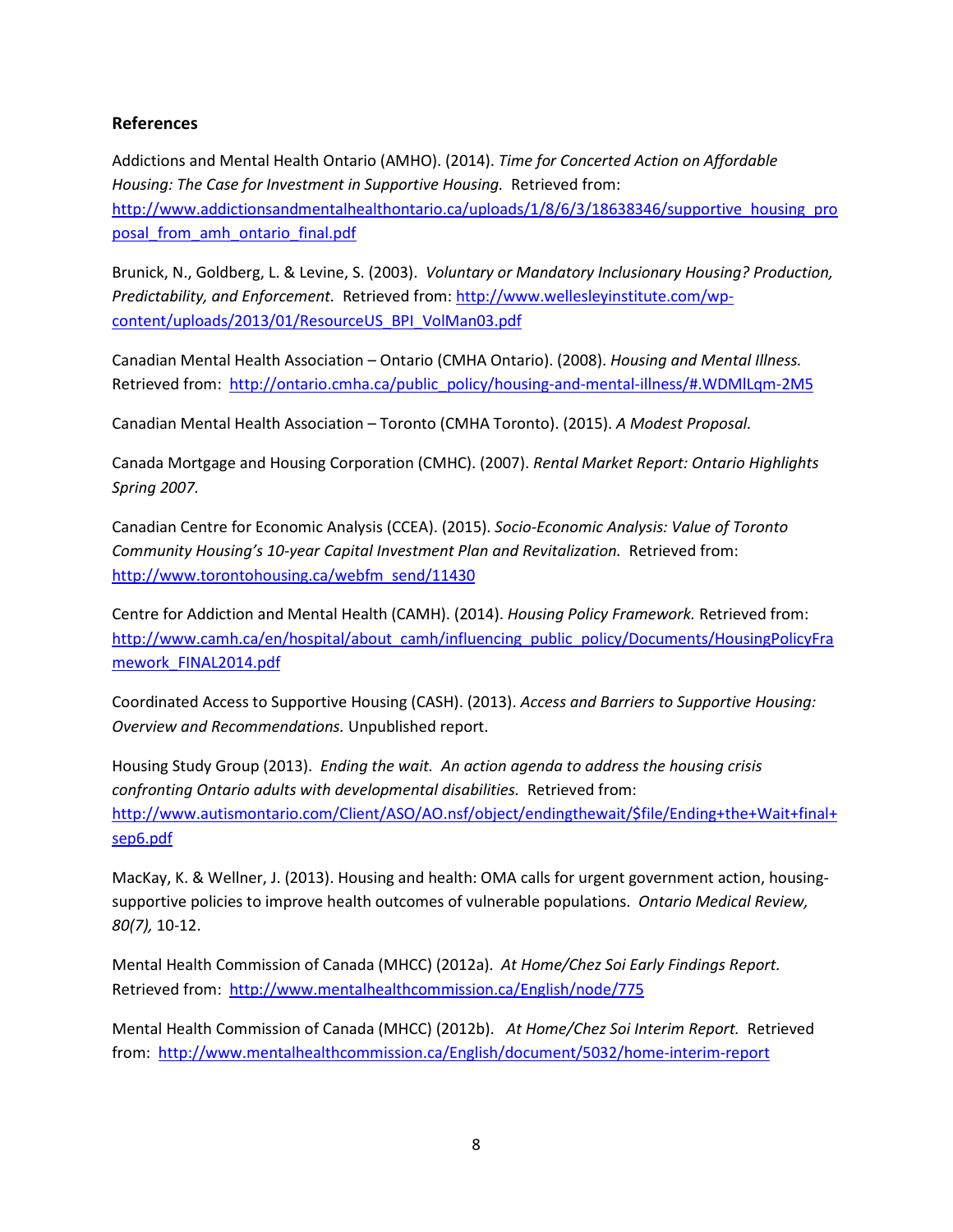Mental Health Commission of Canada (MHCC) (2012c). Beyond Housing *At Home/Chez Soi Early Findings Report 3.* Retrieved from:<http://www.mentalhealthcommission.ca/English/node/5029>

Mental Health Commission of Canada (MHCC). (2014). *National Final Report: Cross-Site At Home/Chez Soi Project.* Retrieved from:

<http://www.mentalhealthcommission.ca/English/document/24376/national-homechez-soi-final-report>

Mental Health Commission of Canada (MHCC) & Centre for Addiction and Mental Health (CAMH). (2012). *Turning the Key: Assessing Housing and Related Supports for Persons Living with Mental Health Problems and Illnesses.* Retrieved from:<http://www.mentalhealthcommission.ca/English/node/562>

Nelson, G., Aubry, T. & Hutchison, J. (2010). Housing and mental health. International Encyclopedia of Rehabilitation. Buffalo, NY: Center for International Rehabilitation Research Information and Exchange.

Ontario Human Rights Commission (OHRC). (2012). *Minds That Matter: Report on the Consultation on Human Rights, Mental Health and Addictions.* Retrieved from[: http://www.ohrc.on.ca/en/minds](http://www.ohrc.on.ca/en/minds-matter-report-consultation-human-rights-mental-health-and-addictions)[matter-report-consultation-human-rights-mental-health-and-addictions](http://www.ohrc.on.ca/en/minds-matter-report-consultation-human-rights-mental-health-and-addictions)

Ontario Non-Profit Housing Association (ONPHA). (2013b). *Where's Home 2013? Looking Back and*  Looking Forward at the Need for Affordable Housing in Ontario. Retrieved from: [http://www.onpha.on.ca/onpha/Content/PolicyAndResearch/Wheres\\_Home/WH2013.aspx](http://www.onpha.on.ca/onpha/Content/PolicyAndResearch/Wheres_Home/WH2013.aspx)

Ontario Non-Profit Housing Association (ONPHA) (2013c). *focusON: LHINs and the housing system.*  Retrieved from:

[http://www.onpha.on.ca/AM/AMTemplate.cfm?Section=Home&TEMPLATE=/CM/ContentDisplay.cfm&](http://www.onpha.on.ca/AM/AMTemplate.cfm?Section=Home&TEMPLATE=/CM/ContentDisplay.cfm&CONTENTID=15082) [CONTENTID=15082](http://www.onpha.on.ca/AM/AMTemplate.cfm?Section=Home&TEMPLATE=/CM/ContentDisplay.cfm&CONTENTID=15082)

Ontario Non-Profit Housing Association (ONPHA). (2015). *2015 Waiting Lists Survey.* Retrieved from: https://www.onpha.on.ca/onpha/Content/PolicyAndResearch/Waiting Lists 2015/Full Report.aspx

Parkinson, S., Nelson, G. & Horgan, S. (1999). From housing to homes: A review of the literature on housing approaches for psychiatric consumer/survivors. *Canadian Journal of Community Mental Health, 18(1),* 145-164.

Toronto Community Housing (TCH) (2013). *2012 Annual Report: Providing affordable housing that makes our city a better place to live.* Retrieved from: [http://www.torontohousing.ca/webfm\\_send/9446](http://www.torontohousing.ca/webfm_send/9446)

Toronto Shelter, Support & Housing Administration (TSSHA). (2013). *Housing Stability Service Planning Framework.* Retrieved from: [http://www.toronto.ca/legdocs/mmis/2013/cd/bgrd/backgroundfile-](http://www.toronto.ca/legdocs/mmis/2013/cd/bgrd/backgroundfile-64008.pdf)[64008.pdf](http://www.toronto.ca/legdocs/mmis/2013/cd/bgrd/backgroundfile-64008.pdf)

Trillo, S. & Armstrong, R.R. (2013). *Toronto Mental Health and Addictions Supportive Housing Sector Environmental Scan 2013.*